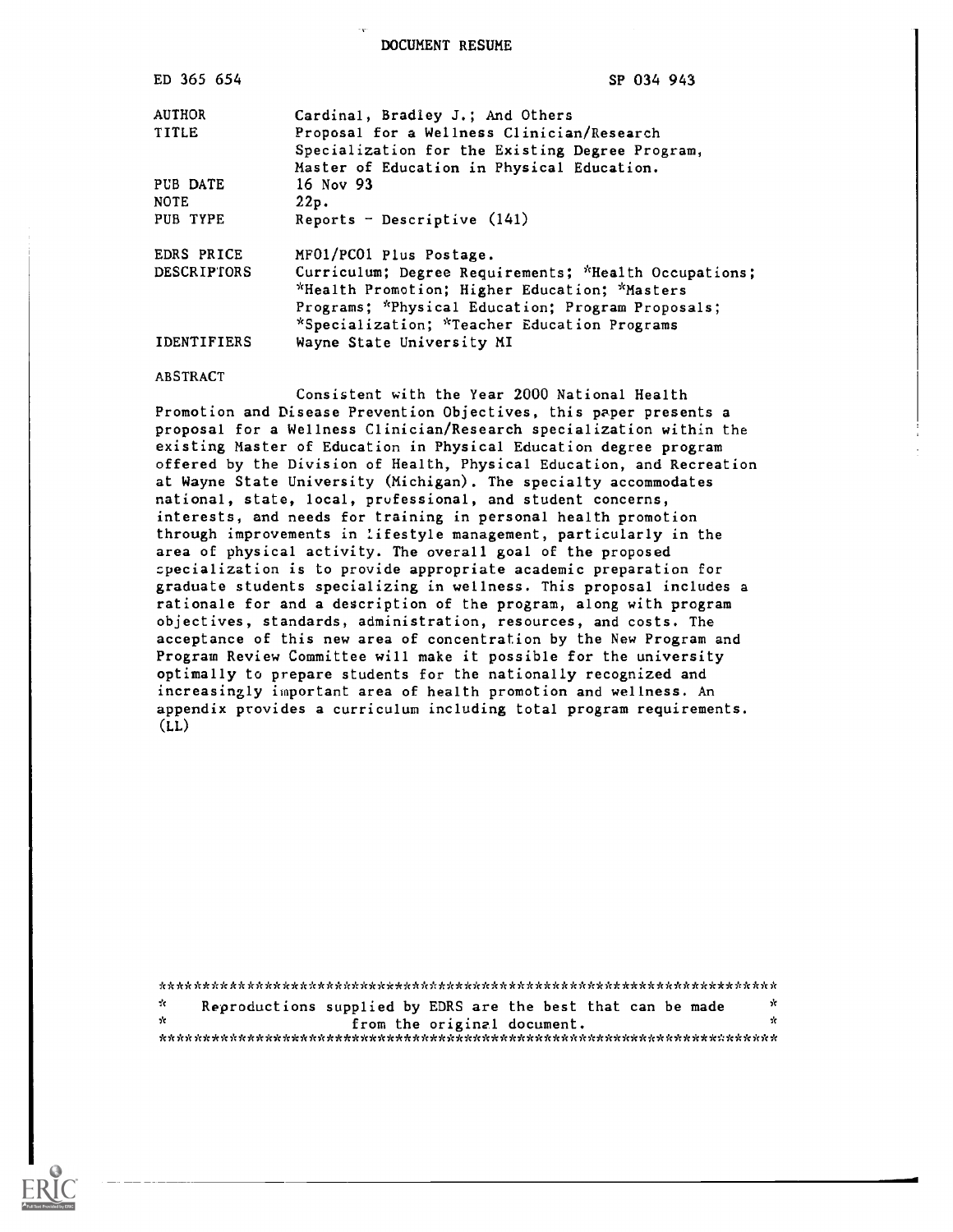$\pmb{\delta}=\pmb{r}$ 

 $\mathcal{L}$ 

# PROPOSAL FOR A WELLNESS CLINICIAN/RESEARCH SPECIALIZATION

 $\tilde{\gamma}$ 

# FOR THE EXISTING DEGREE PROGAM MASTER OF EDUCATION IN PHYSICAL EDUCATION

BY

Bradley J. Cardinal, Ph.D.

Hermann-J. Engels, Ph.D.

Jeffrey J. Martin, Ph.D.

Assistant Professors

Division of Health, Physical Education, and Recreation

Wayne State University

Detroit, MI 48202

November, 16, 1993

"PERMISSION TO REPRODUCE THIS MATERIAL HAS BEEN GRANTED BY

Cardinal

TO THE EDUCATIONAL RESOURCES INFORMATION CENTER (ERIC)"

U.S. DEPARTMENT OF EDUCATION Office of Educational ffimarch and Improvement EDUCATIONAL RESOURCES INFORMATION CENTER (ERIC)

- This document has been reproduced as<br>received from the person or organization<br>originating it
- L) Minor changes have been made to improve<br>"reproduction quality"
- Points of view or opintons stated in this document do not necessarily represent official OERI poathon or policy



# BEST COPY AVAILABLE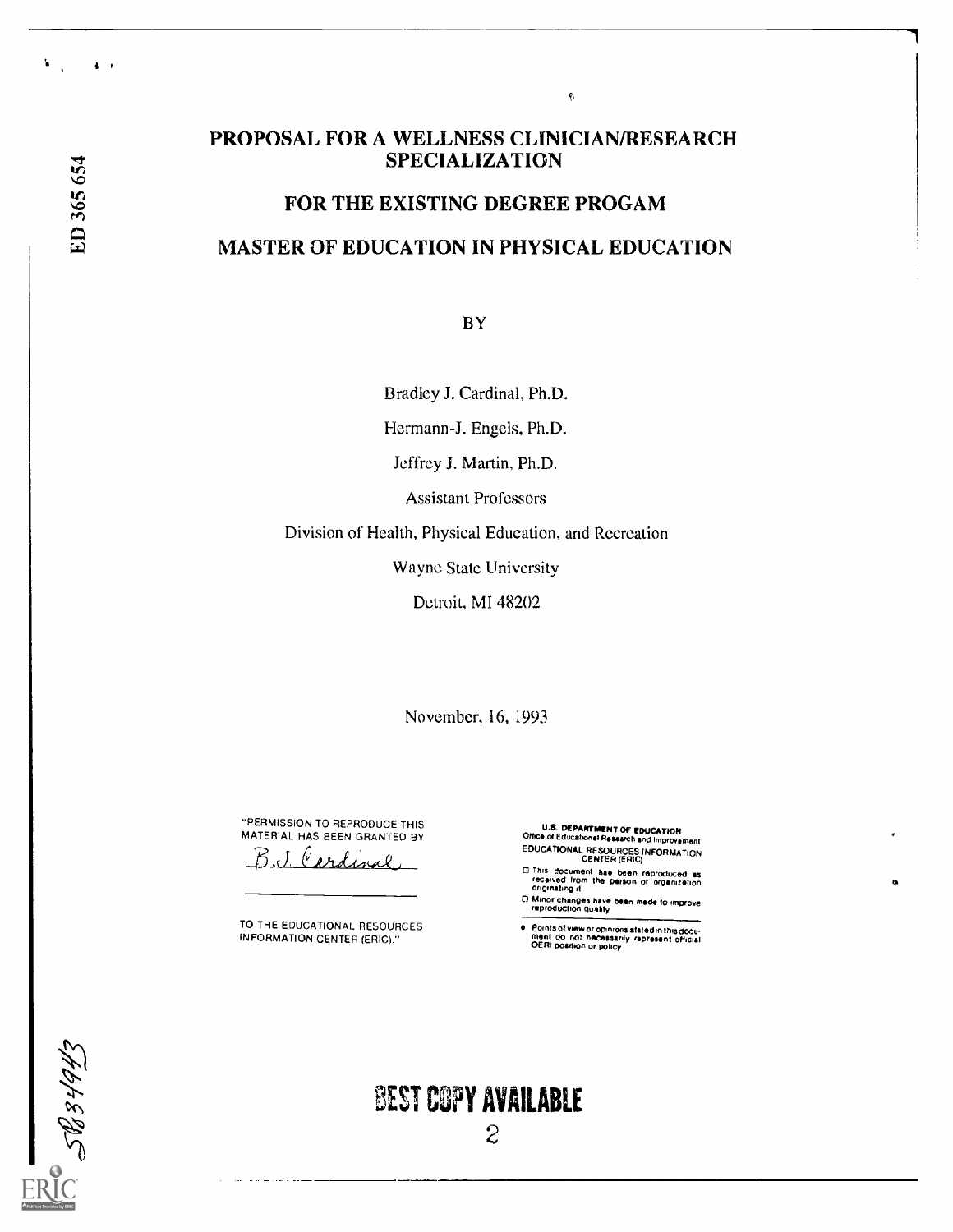# TABLE OF CONTENTS

2

|     |     | Page                                    |
|-----|-----|-----------------------------------------|
|     |     | 4                                       |
|     |     | 4                                       |
| 1.0 |     | 5                                       |
|     | 1.1 | 5                                       |
|     | 1.2 | Projected Enrollment<br>7               |
|     | 1.3 | 8                                       |
|     | 1.4 | 9                                       |
| 2.0 |     | Program Description and Objectives<br>9 |
|     | 2.1 |                                         |
|     | 2.2 |                                         |
|     | 2.3 |                                         |
|     | 2.4 |                                         |
|     | 2.5 | Monitoring and Advising Students  12    |
|     | 2.6 |                                         |
|     | 2.7 |                                         |
| 3.0 |     |                                         |
|     | 3.1 |                                         |
|     | 3.2 |                                         |
|     | 3.3 |                                         |



 $\mathbf{v}$  and  $\mathbf{v}$   $\mathbf{r}$  is the set of  $\mathbf{r}$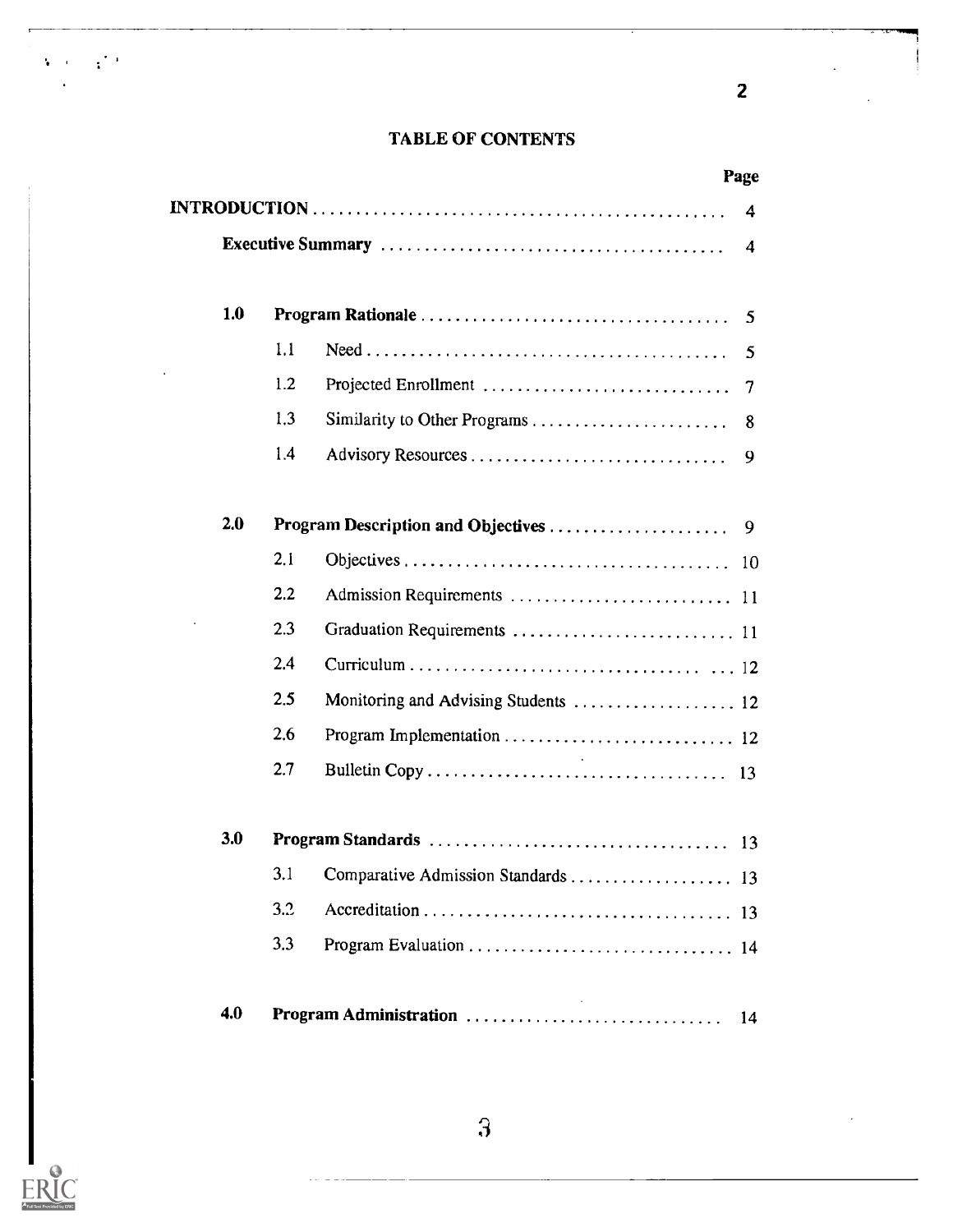| 5.0 |     |                            | -14 |
|-----|-----|----------------------------|-----|
|     | 5.1 | Faculty Qualifications  14 |     |
|     | 5.2 |                            |     |
|     | 5.3 |                            |     |
|     | 5.4 |                            |     |
|     | 5.5 |                            |     |
|     | 5.6 |                            |     |
|     |     |                            |     |
| 6.0 |     |                            |     |
|     | 6.1 |                            |     |
|     | 6.2 |                            |     |
|     | 6.3 |                            |     |
|     |     |                            |     |
|     |     |                            |     |
|     |     |                            |     |
|     |     |                            |     |

3



 $\mathbf{v} = \mathbf{v}^{\top}$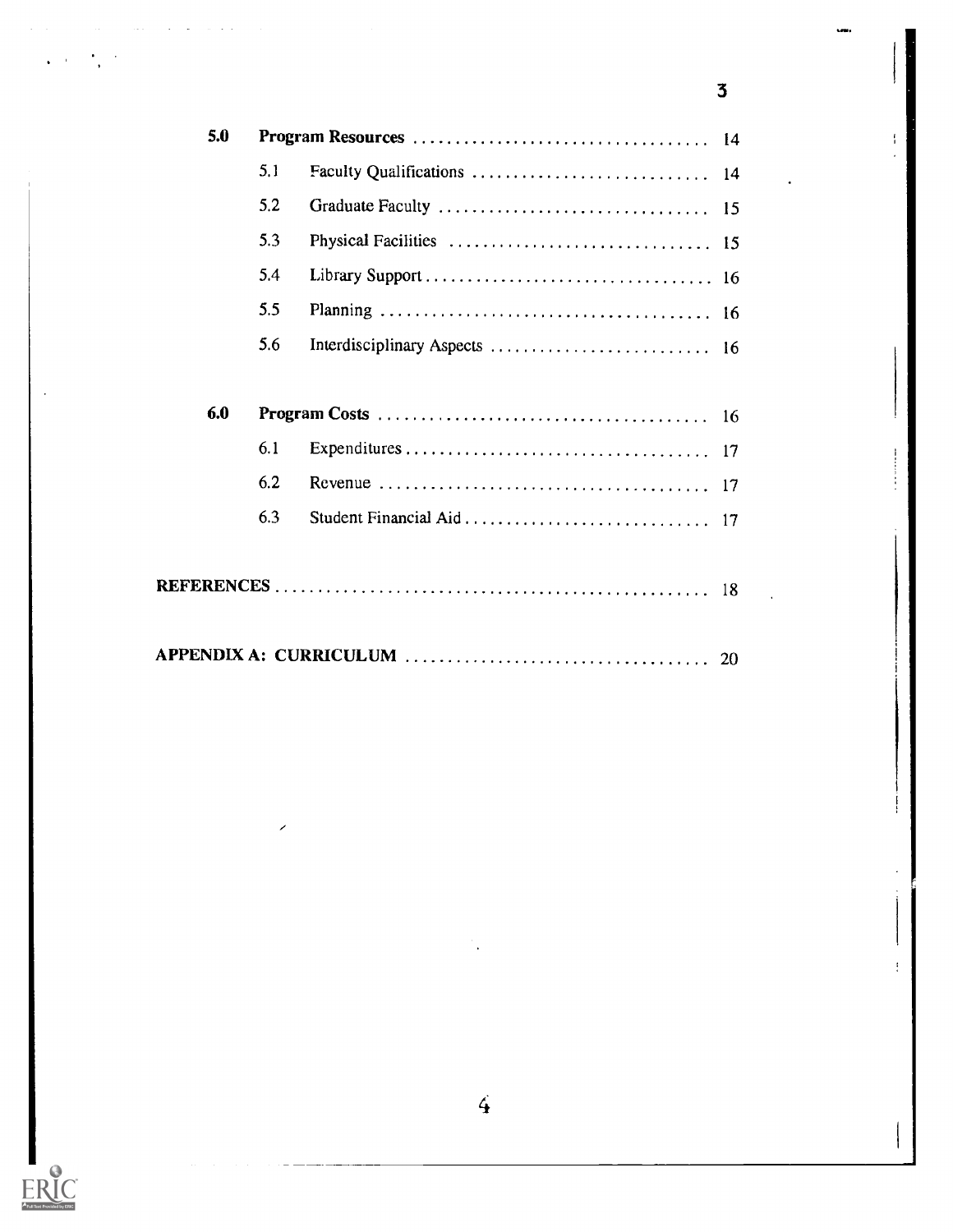#### INTRODUCTION

4

| Name of Program:        | Wellness Clinician/Research Specialization |
|-------------------------|--------------------------------------------|
| Title of Major:         | Physical Education                         |
| <b>Title of Degree:</b> | Master of Education                        |
| Division:               | Health, Physical Education and Recreation  |
| <b>College:</b>         | Education                                  |

#### Executive Summary

This proposal is for a Wellness Clinician/Research specialization within the existing Master of Education in Physical Education degree program offered by the Division of Health, Physical Education, and Recreation. The primary reason for this specialization is to accommodate national, state, local, professional, and student concerns, interests, and needs for such a specialization because of a greater emphasis being placed on these skills in the marketplace. All courses in the proposed specialization have been approved and are being offered on a regular basis; as such, the creation of a new degree program is not necessary. The proposed specialization consists of academic preparation for students which is consistent with Health Promotion and Disease Prevention goals and objectives for the nation, with existing specializations at other academic institutions across the country, and with the professional training, experience, and research expertise of faculty members already employed at Wayne State University in the Division of Health, Physical Education, and Recreation. The acceptance of this new specialization by the New Program and Program Review Committee will make it possible for Wayne State University to optimally prepare students in this nationally recognized and increasingly important area of specialization (i.e., health promotion/ wellness).

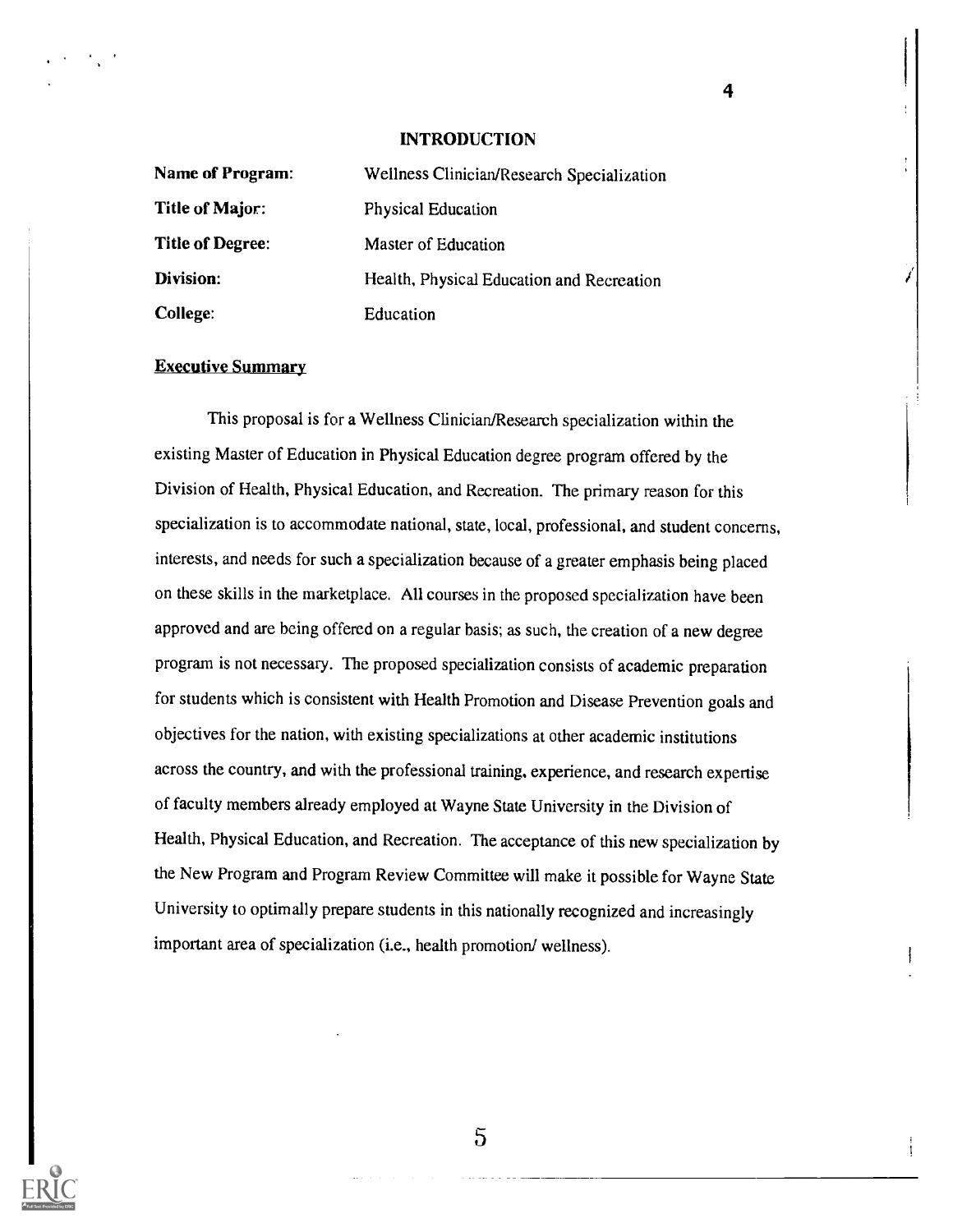# 1.0 Program Rationale

#### 1.1 **Need**

1.1.1 There is an increased need for professional training in the preventive aspects of health promotion and disease prevention at the national level (Bryant et al., 1993). The American Heart Association (AHA) has suggested that the next major advance in personal health will come through improvements in lifestylemanagement; particularly in the area of exercise and physical activity (Fletcher et al., 1992). This is consistent with the Year 2000 National Health Objectives (U.S. Department of Health and Human Services, Public Health Service, 1992), the educational training programs and wellness services already provided by over 500 colleges and universities nationwide(Schmottloch, Warren, & Sheller, 1993), the certification criteria of the American College of Sports Medicine (1991), and the recently proposed national health plan.

5

Recent evidence shows that Michigan citizens rank 50th of the 50 States with regard to population-attributable risks from the nine leading chronic diseases (Hahn, Teutsch, Rothenberg, & Marks, 1990). Thus, graduates of the proposed program will have an opportunity to positively influence the health status of Michigan residents.

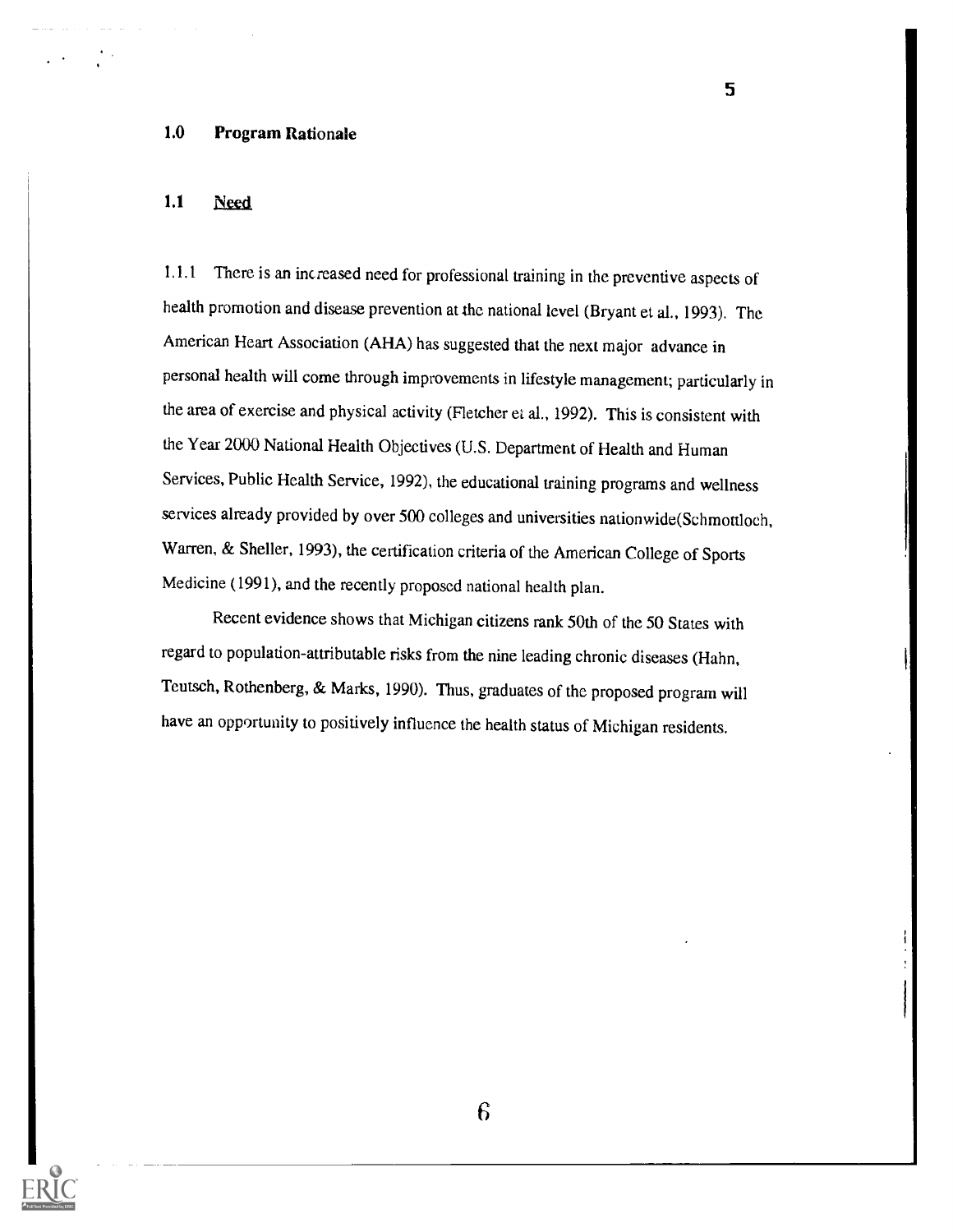1.1.2 and 1.1.3 The masters specialization in Wellness Clinician/Research requires a foundation of courses in applied exercise physiology, fitness assessment and prescription, educational program design, wellness and lifestyle modification principles, principles of program promotion and marketing, research methods, and statistics. Electives consist of coursework in administrative and legal aspects of health promotion programming, behavioral psychology, epidemiology, exercise physiology, health promotion, nutrition, and substance abuse. Depending upon a student's interests, either a project and internship (clinician) or thesis (research) option will be completed. The wellness specialization will extend the current preparation of physical education graduate students into a broader, more comprehensive concept of wellness. It will emphasize the behavioral and program planning aspects of fitness, health and wellness, and educational strategies for effecting desired behavior changes in these areas. This type of academic training is desired by employers interested in employing Wellness Clinician/Research specialists and should make students more marketable.

6

1.1.4 In the Year 2000 National Health Promotion and Disease Prevention Objectives, the need for professionals capable of improving our nation's health through physical activity, fitness, health promotion, and wellness programs is clearly identified (U.S. Department of Health and Human Services, Public Health Service, 1992). Student competencies gained through Physical Education Wellness Clinician/Research coursework and experiences would qualify graduates to sit for various professional certification examinations. The "gold-standard" professional certification program for graduates of this type of program is offered through the American College of Sports Medicine (ACSM). Two certification tracks are available through the ACSM. Graduates of the Wellness Clinician/Research specialization would be qualified to pursue certification in either track.

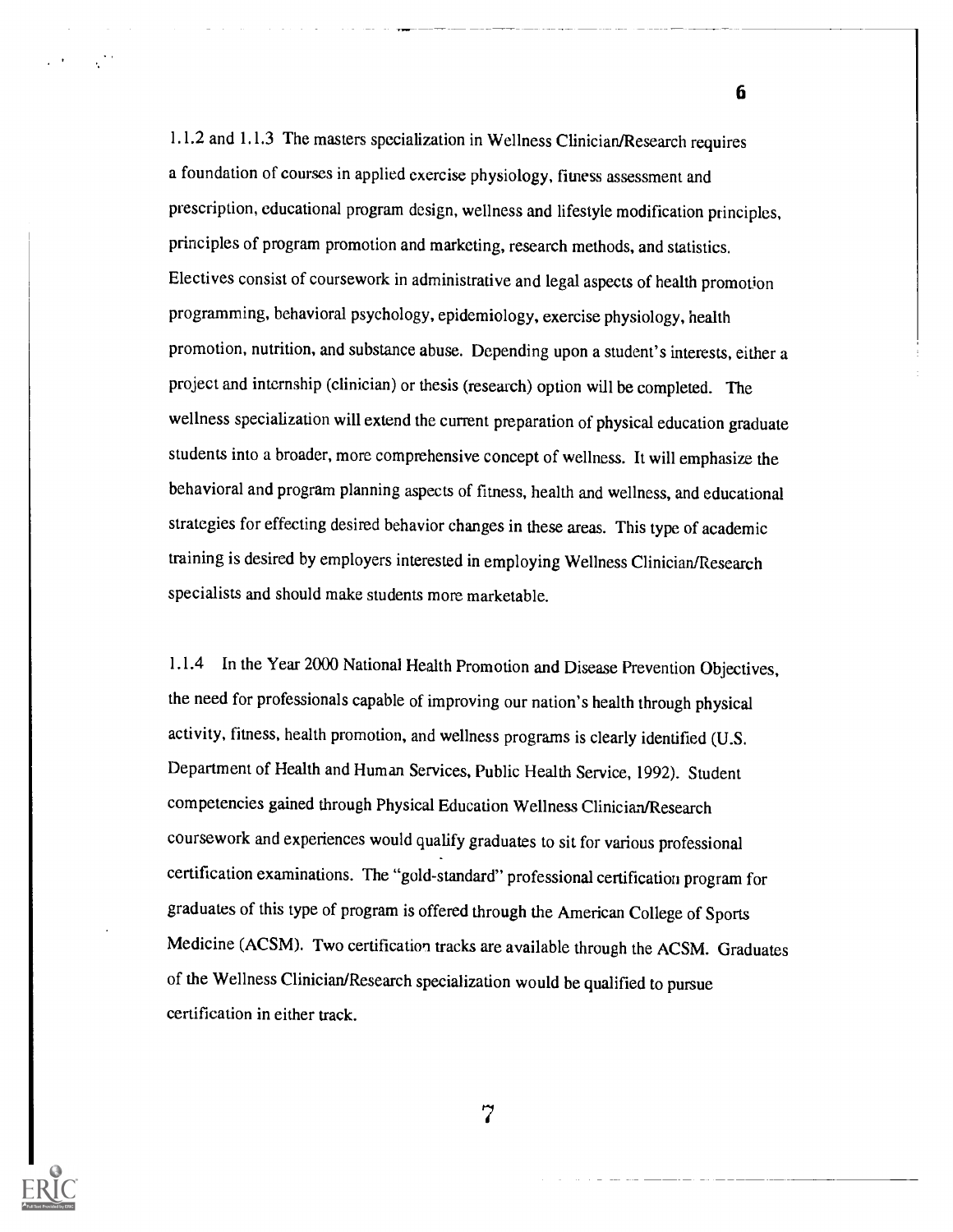1.1.5 Student interest in the Wellness Clinician/Research specialization continues to increase. Advisors report that many students enrolled in the Division's graduate program would be better prepared for their future career endeavors by the proposed specialization. Currently students seeking this type of specialization at Wayne State University choose to major in either the "Exercise and Sport Science" or "Clinical/Community Health Education" options and select various electives in an effort to prepare themselves as wellness specialists. In addition, the proposed specialization is likely to attract new students to Wayne State University and the Division's graduate program in Physical Education. Approximately 50% of inquiries in graduate Physical Education are made regarding this type of specialization.

 $\overline{\mathbf{7}}$ 

 $\overline{1}$ 

# 1.2 Projected Enrollment

The expected market will include graduates in Health, Physical Education, and Recreation and related areas and people presently employed in the field (e.g., commercial/corporate fitness/wellness professionals, YMCA/YWCA fitness/wellness directors, nurses). In addition, area community colleges offer associate level training in fitness and health and graduates of these programs would likely be attracted to pursue the proposed specialization.



 $\delta$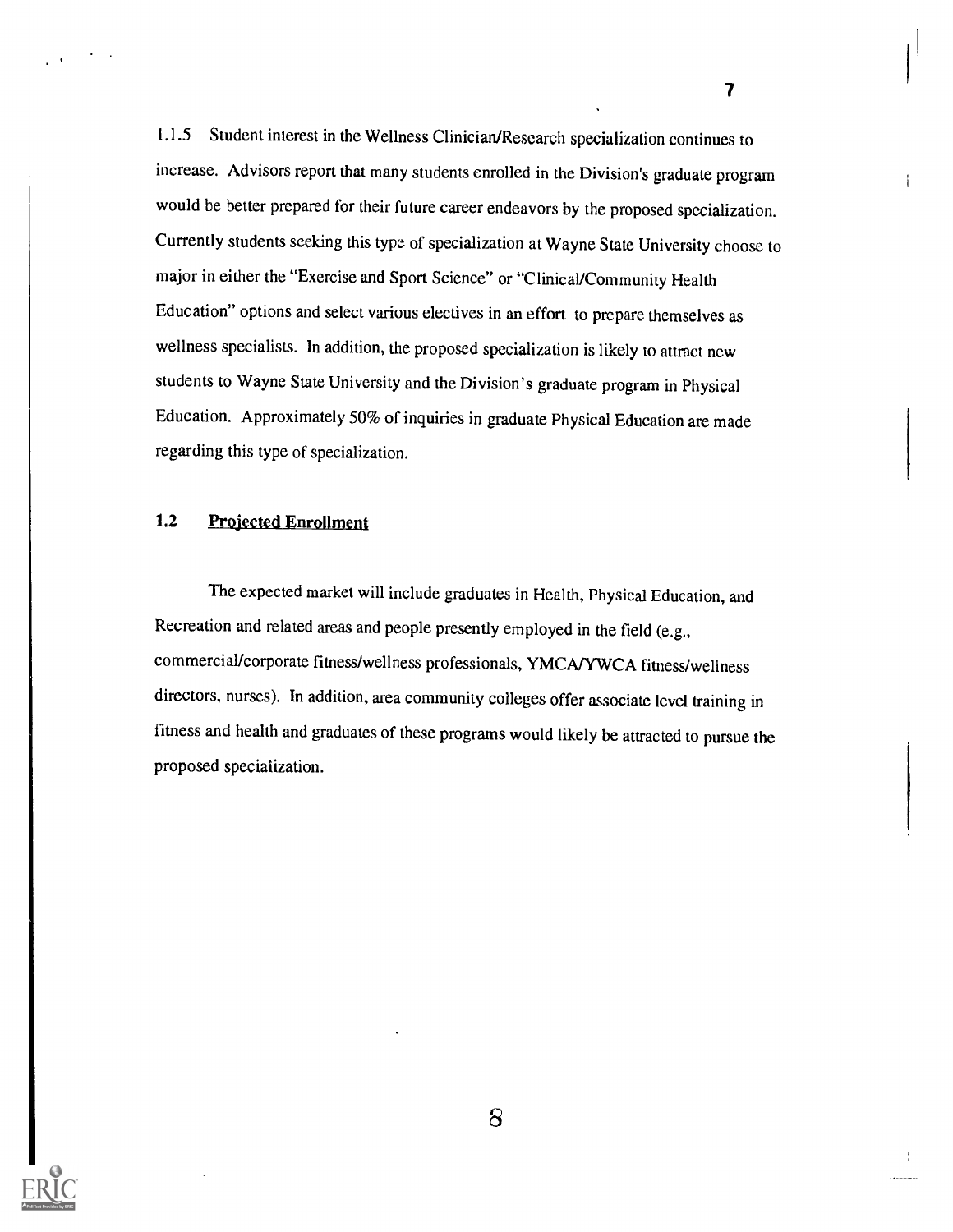# 1.3 Similarity to Other Programs

1.3.1 The unique blend of coursework which constitutes the proposed specialization differs from the current offerings available at other universities in the State of Michigan. Other universities in the State offer program specializations similar to those in existence at Wayne State University (i.e., distinct Health and Physical Education programs). State of the art programs in Health, Physical Education, and Recreation should blend research, theory, and practice. No Health, Physical Education, or Recreation program in the State of Michigan addresses these issues from the broad, comprehensive wellness concept. At the National level, several colleges and universities have begun to develop and implement wellness program specializations (Hill & Fisher, 1992; Schmottloch, Warren, & Sheller, 1993). Furthermore, there is nationwide interest and demand for persons with such educational training (Bryant et al., 1993).

1.3.2 The Division of Health, Physical Education, and Recreation is uniquely qualified to offer the proposed specialization; particularly with regard to the physical activity, fitness, and health promotion program planning aspects of the specialization. For some of the elective coursework, other Wayne State University academic units will be relied upon. At present, however, no Wayne State University department offers a masters degree with a specialization in Wellness Clinician/Research.



 $\mathbf{\mathcal{G}}$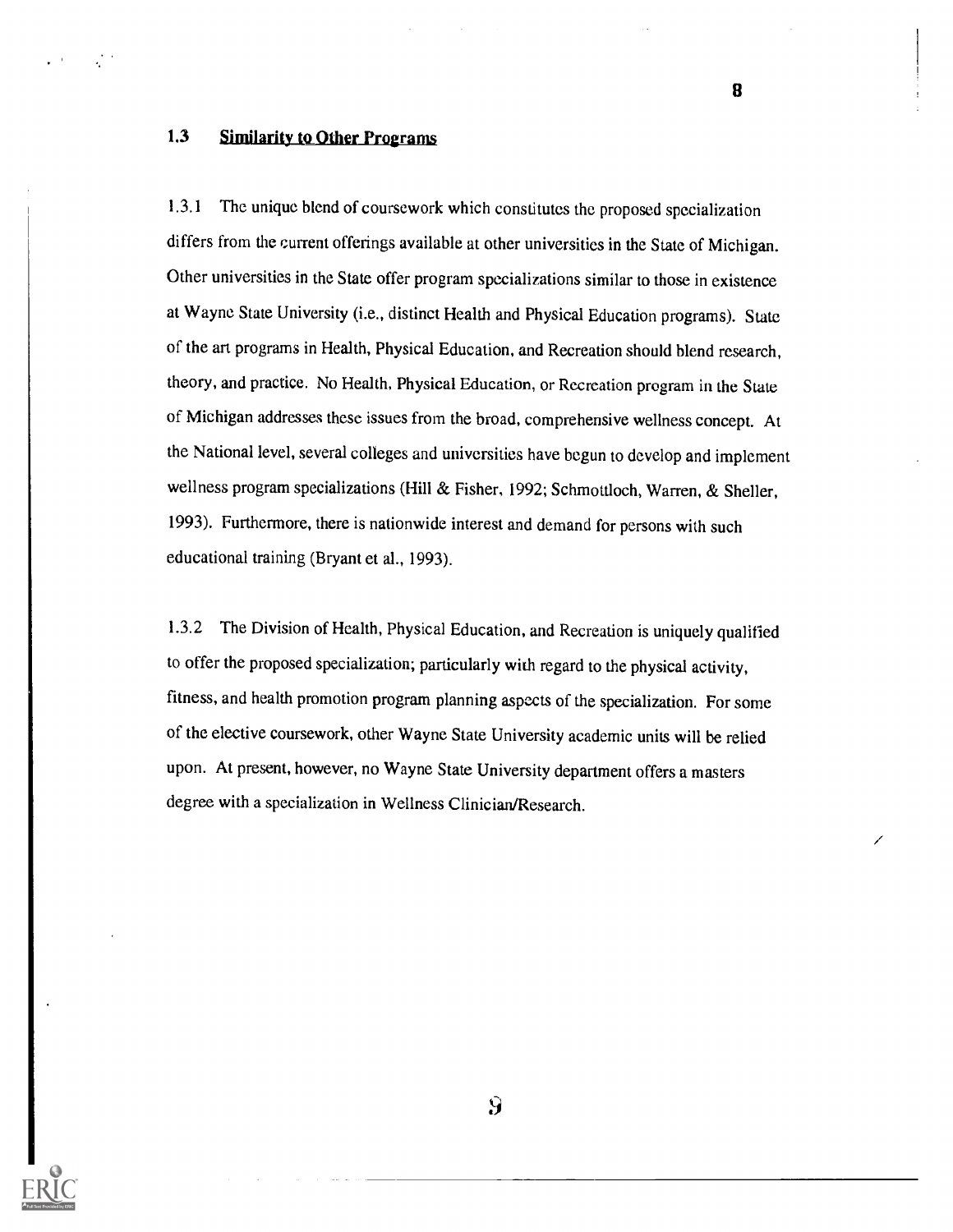1.3.3 It is anticipated that this specialization will extend the preparation of many physical education graduate students toward a broader total concept of wellness. It will emphasize the behavioral and program planning aspects of fitness, health, and wellness, and educational strategies for effecting desired behavior changes in these areas. This unique blending of emphases best serves the professional marketplace of the 1990s in Health, Physical Education, and Recreation.

#### 1.4 Advisory Resources

The proposed specialization has been developed by graduate faculty in the Division, approved by the faculty in the Division and College, and approved by the Dean. The process of structuring the program included networking at the state, regional and national levels with other schools undergoing similar program development and through attendance at professional meetings and symposia related to the proposed specialization. New faculty members have been specifically recruited within the Division over the past several years with expertise in one or more aspects of the proposed specialization. Each of these faculty members has extensive clinical and/or research experience in one or more aspects of the proposed specialization. Further, the faculty remains active in presenting and publishing scientific papers related to the proposed wellness specialization. One member of the faculty (Dr. Engels) currently serves on the ACSM's Healthy People 2000 Executive Committee. Finally, as described earlier, the proposed specialization will prepare graduates of the program to pursue ACSM certification.

# 2.0 Program Description and Objectives

The overall goal of the proposed specialization within the existing Master's of Education in Physical Education degree program is to provide appropriate academic



i0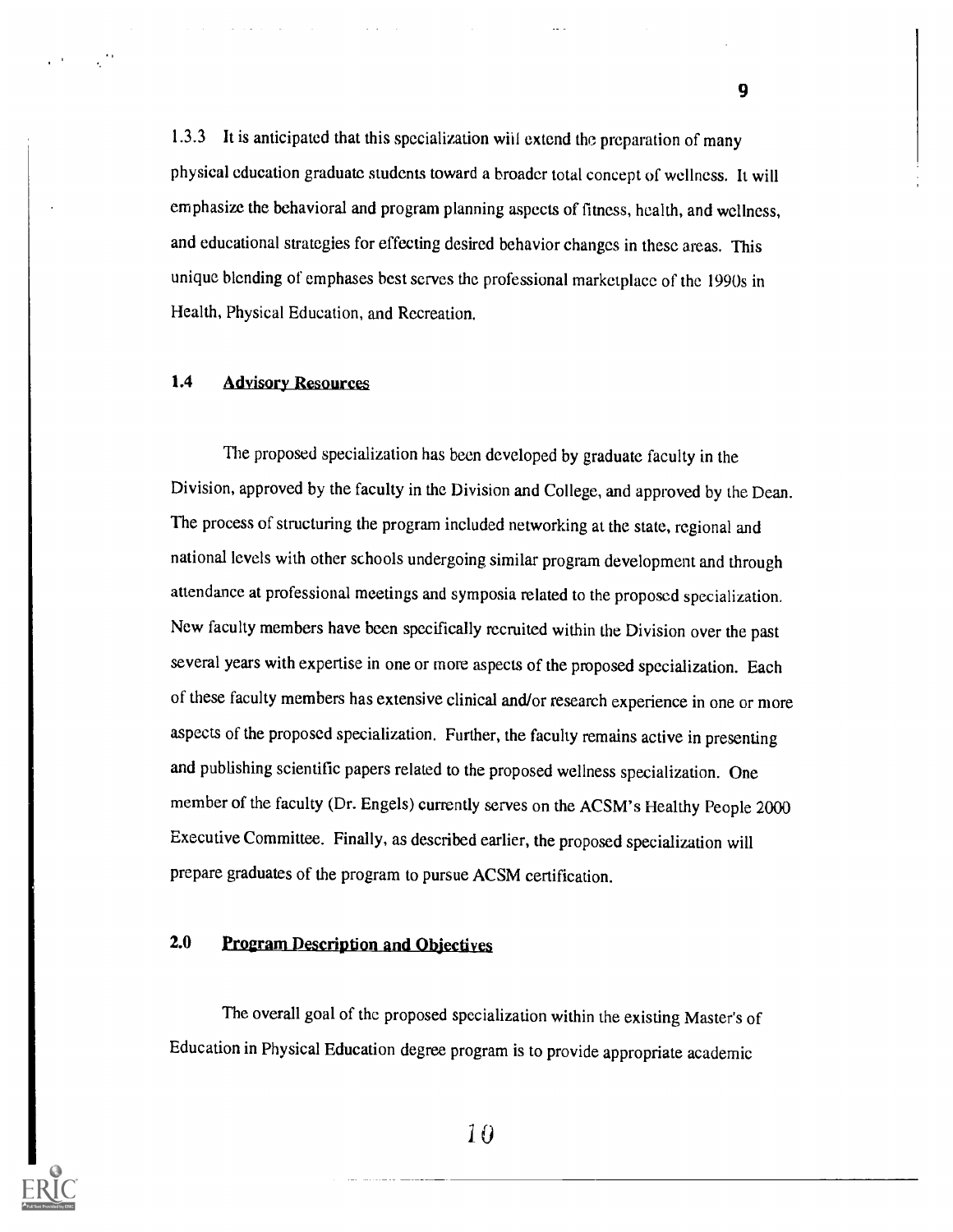preparation for graduate students specializing in Wellness. Graduates of this program will be well prepared to participate in the ACSM certification program and, based on current national and State of Michigan needs, be highly marketable.

2.1 **Objectives** (Partial listing of program objectives)

Graduates of the program will demonstrate an understanding of:

- A. Administrative skills particularly as they relate to computer hardware and software available, data base management, and wellness program monitoring;
- B. Basic applied exercise physiology;
- C. The effects of the aging process on the structure and function of the human organism;
- D. Basic behavioral psychology, group dynamics, and learning techniques;
- E. The pathophysiology of the major chronic diseases and how these processes are influenced by physical activity;
- F. Appropriate techniques for health appraisal and use of fitness evaluations;
- G. Emergency procedures, first aid, and evacuation plans;
- H. Program design, implementation, and evaluation for individualized and group exercise, health, and wellness programs for specific populations (including "at risk" groups);
- I. The principles of weight management, nutrition, and nutritional assessment;
- J. The interrelationship between acute and chronic disease conditions and physical activity;
- K. The human stress response and coping strategies for dealing with stress;



 $\mathcal{L}^{\mathcal{M}}$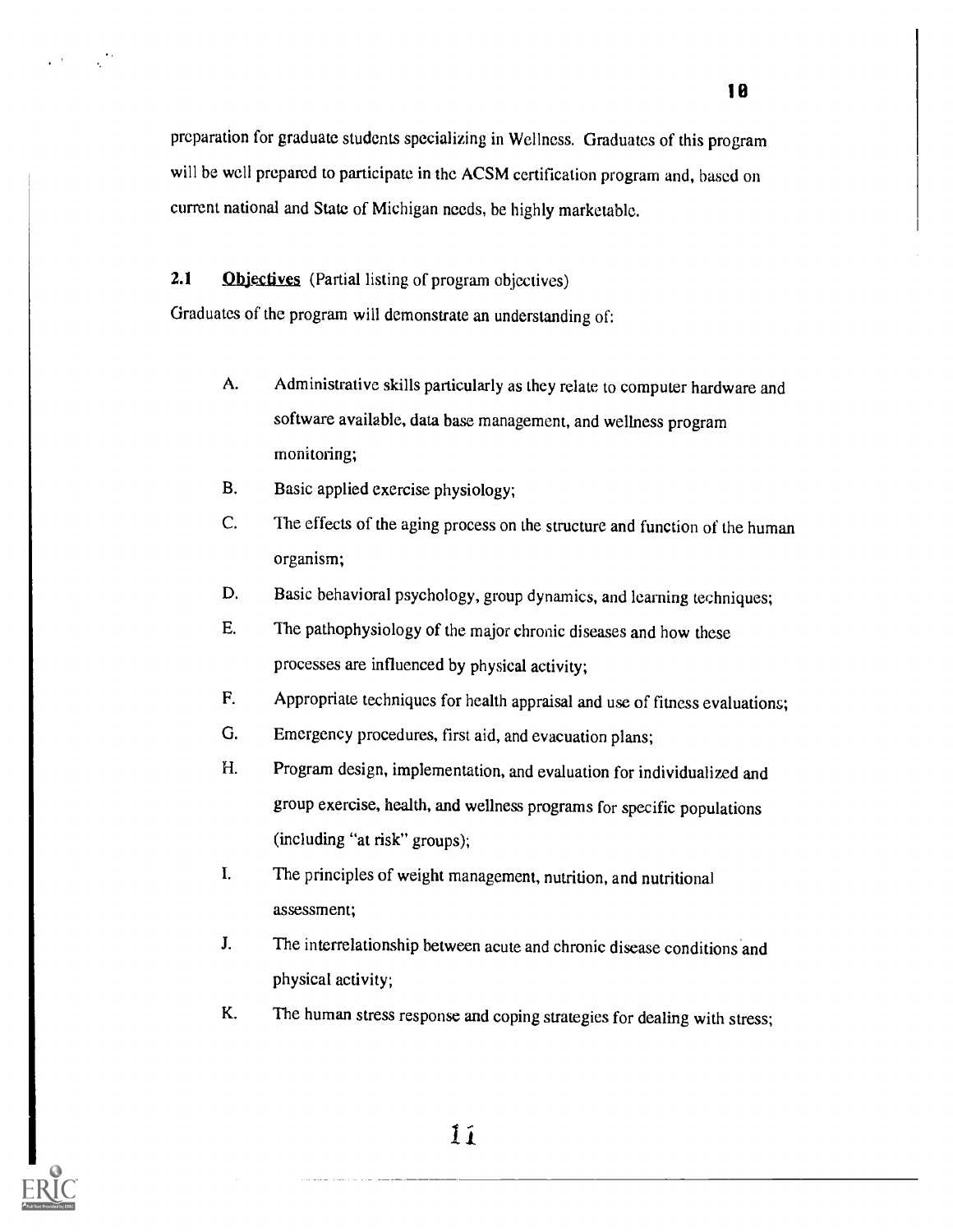- L. Exercise psychology principles (particularly those related to exercise adherence);
- M. Program publicity and promotion principles, strategies, and techniques.

# 2.2 Admission Requirements

Admission requirements will be identical to those currently published in the course catalog for the Master of Education in Physical Education degree.

2.2.1. 2.60 GPA for regular graduate admission in Physical Education and a 2.25 GPA for qualified admissions.

2.2.2 A Bachelor's degree from an accredited college or university with a major in Health, Physical Education, or Recreation. Students with other related educational training or experience may be admitted, provided they have or arc willing to fulfill prerequisite coursework.

2.2.3 Not applicable.

2.2.4 Not applicable.

# 2.3 Graduation Requirements

2.3.1 See Appendix A.

2.3.2 Identical to Wayne State University Graduate School requirements.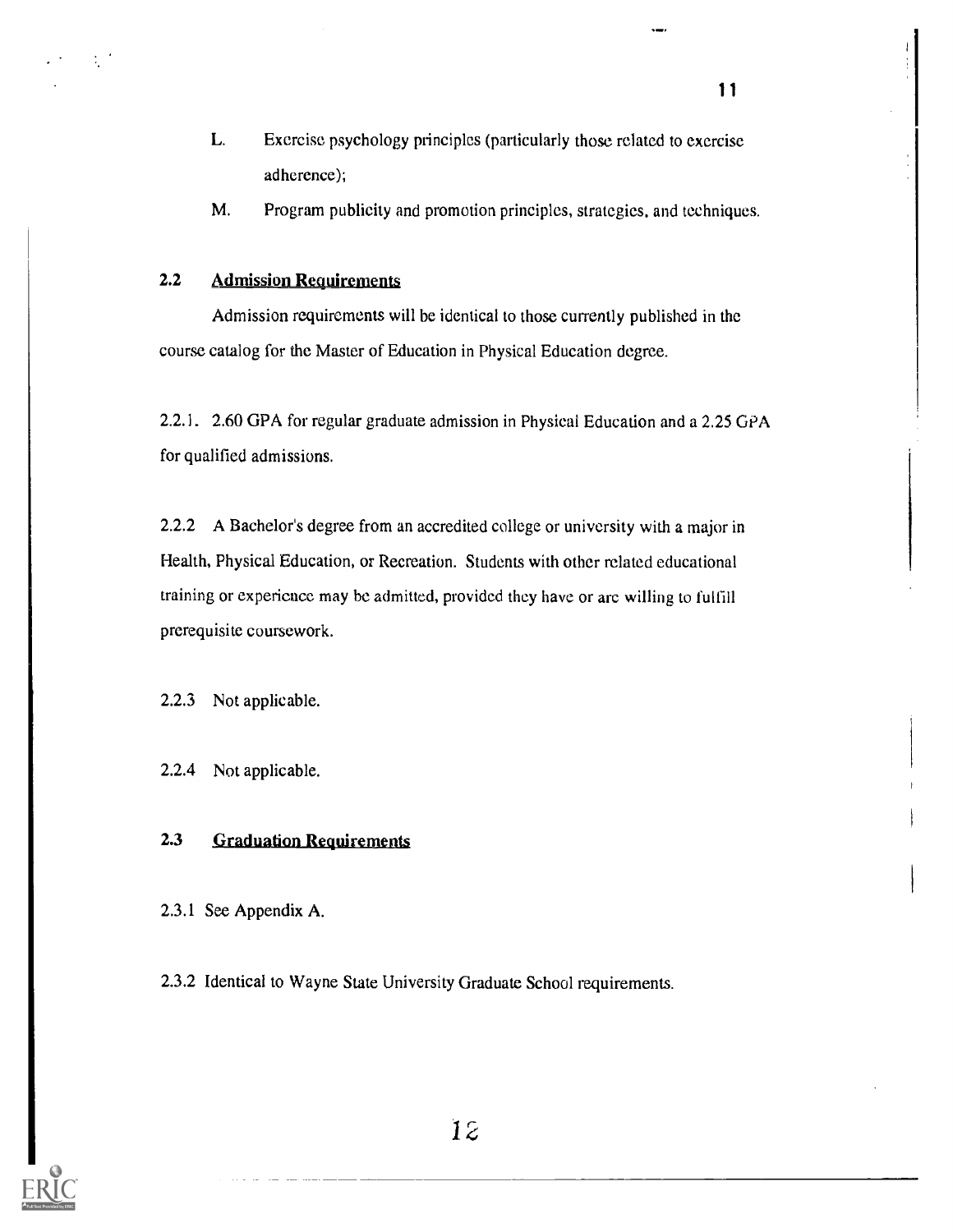2.3.3 Both full-time and part-time students will be admitted to the program. To graduate, students must earn a minimum of 34 semester hours of credit, meet all other existing degree requirements for the Master of Education in Physical Education degree program, and do so within the time limitations established by the Graduate School.

#### 2.4 Curriculum

2.4.1 to 2.4.4 See Appendix A. Note: All courses for this degree program specialization have been approved and are currently being offered.

2.4.5 to 2.4.7 Not applicable.

# 2.5 Monitoring and Advising Students

2.5.1 Standard advising practices will be followed. That is, graduate students enrolled in the Wellness Clinician/Research specialization within the existing Master of Education in Physical Education degree program will be advised by a graduate faculty member from the Division of Health, Physical Education, and Recreation. Students will meet with their assigned advisor to establish a plan of work before the completion of 12 semester hours of coursework. Advisors will provide student consultation as needed.

2.5.2 to 2.5.3 Same as existing programs.

#### 2.6 Program Implementation

Graduate Bulletin copy listing the proposed program as a specialization within the existing Master's of Physical Education degree program will be submitted. The course

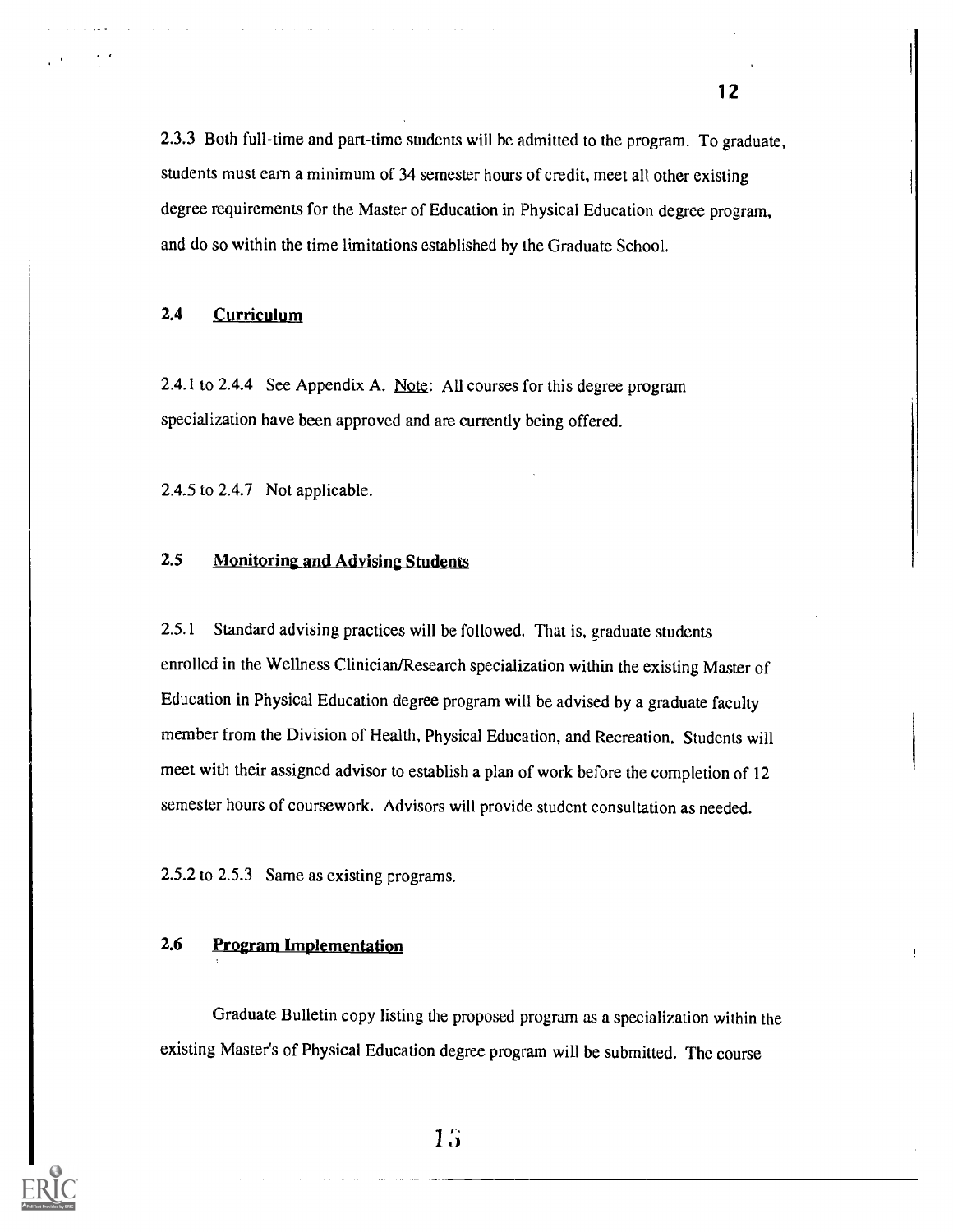rotation schedule, now in place, includes all required courses. Target date for implementation is Fall 1994.

# 2.7 Bulletin Copy

Graduate Bulletin copy listing the proposed specialization within the existing Master of Education in Physical Education degree program, will be submitted as a specialization option. Wording to be submitted is as follows:

"Wellness Clinician/Research: This emphasis is designed primarily to prepare students for careers in health enhancement practice at the clinical or corporate level or for research into the effects of life-style change on overall health and physical vitality."

# 3.0 Program Standards

# 3.1 Comparative Admission Standards

Admission standards for the Wellness Clinician/Research specialization will be those currently in existence for the Master of Education in Physical Education degree program.

# 3.2 Accreditation

Not applicable.

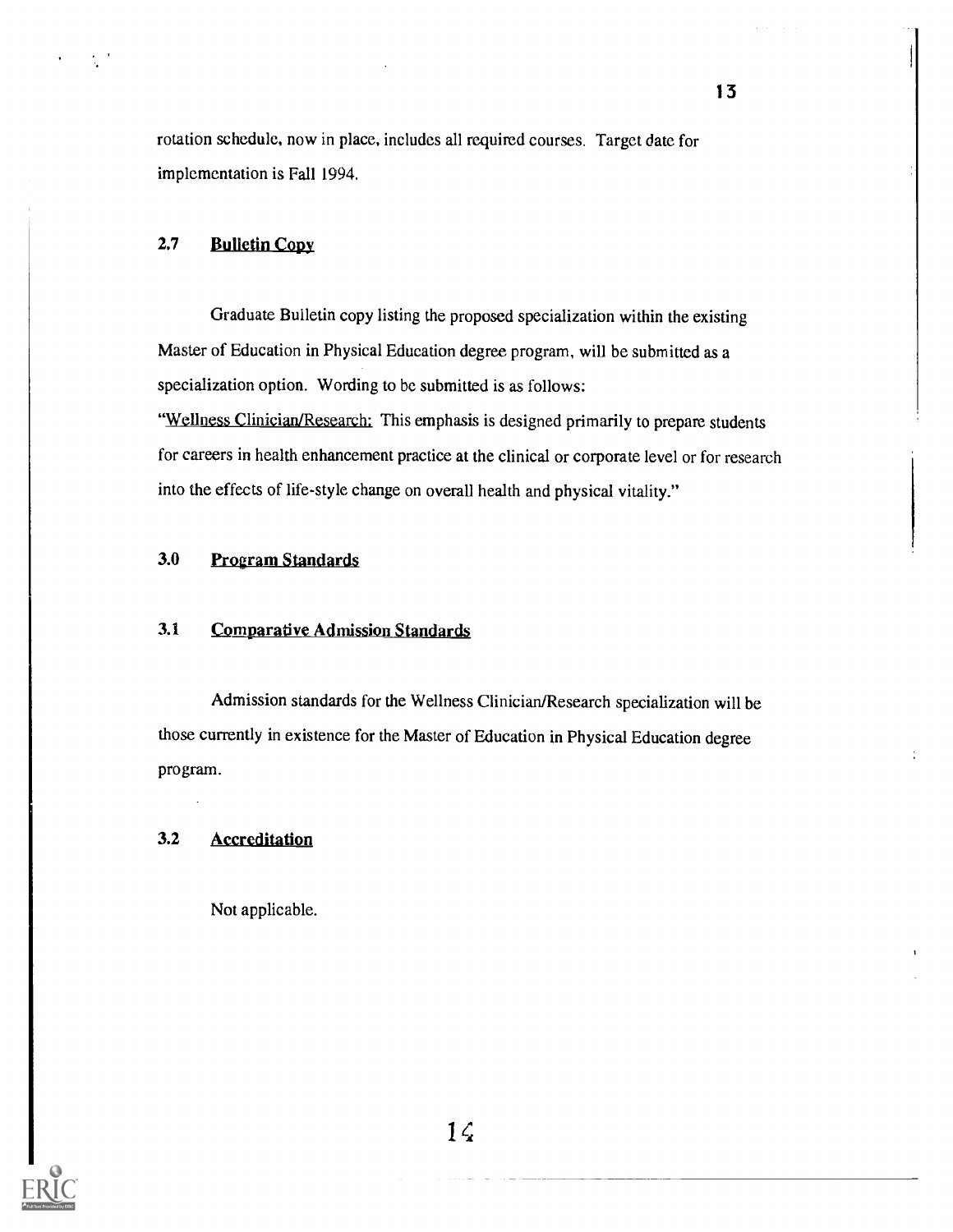# 3.3 Program Evaluation

The Wellness Clinician/Research specialization will be reviewed annually by the Division's graduate faculty. Furthermore, the graduate faculty conduct ongoing reviews of all programs in the Division in terms of enrollment, faculty expertise, and changing market trends.

#### 4.0 Program Administration

Existing administrative policies for the Division and College will apply.

# 5.0 Program Resources

# 5.1 Faculty Qualifications

The following full-time faculty members will play a role in educating students in this program:

David Blievernicht, Ph.D., Associate Professor, Biomechanics, Fitness and Health

Brad Cardinal, Ph.D., Assistant Professor, Exercise Psychology, Health Promotion and Wellness

Marita Cardinal, Ed.D., Assistant Professor, Dance Education, Dance Science, and Fitness/Wellness

Hermann-J. Engels, Ph.D., Assistant Professor, Exercise Physiology, Nutrition, Health Promotion and Wellness

Sarah Erbaugh, Ph.D., Associate Professor, Research Methods, Lifespan Motor Development, and Motor Learning

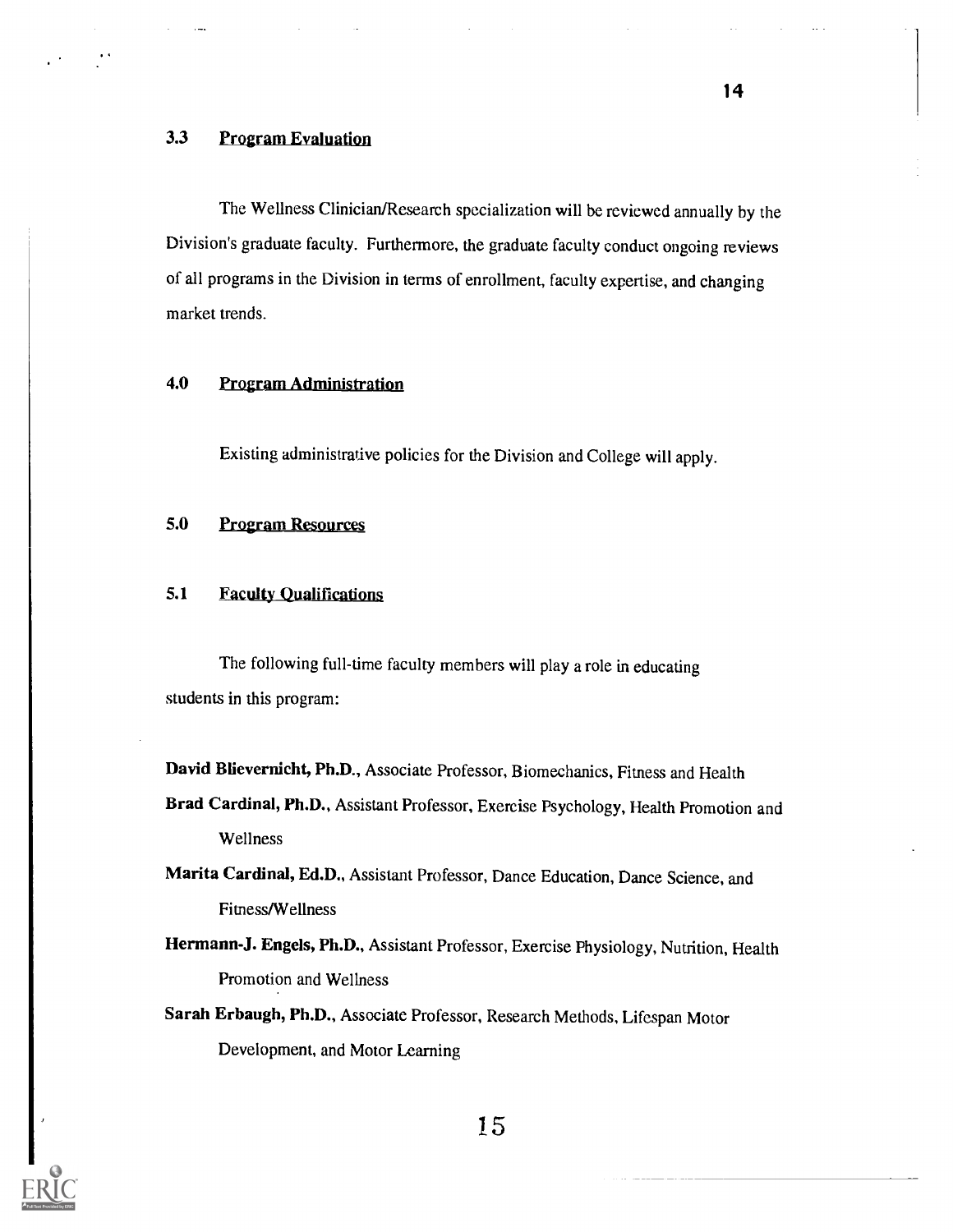- Robert Kohl, Ph.D., Assistant Professor, Research Methods, Motor Learning and **Control**
- Karen Kurz-McPherson, Ed.D., Assistant Professor, Elementary Physical Education, Motor Development

Jeff Martin, Ph.D., Assistant Professor, Sport and Exercise Psychology, and Wellness

Frank McBride, Ph.D., Associate Professor, Philosophical Foundations and Wellness

Mary Paonessa, Ed.D., Senior Lecturer, Health Education, Human Sexuality

Diane Pick, Re.D., Associate Professor, Community Recreation, Outdoor Recreation

Todd Seidler, Ph.D., Assistant Professor, Computer Applications and Program Administration

John Wirth, Ph.D., Assistant Professor, Exercise Physiology, Statistics, and Nutrition

Weimo Zhu, Ph.D., Assistant Professor, Measurement and Evaluation in Health and Physical Education

#### 5.2 Graduate Faculty

Existing faculty will provide instruction. Each of the aforementioned faculty are productive scholars with research agendas related to one or more aspects of the proposed wellness specialization. It should be noted that of these faculty members, 10 have attained Regular "Graduate Faculty" Status here at Wayne State University; some in more than one Department.

# 5.3 Physical Facilities

Not applicable. This is not a new degree program.

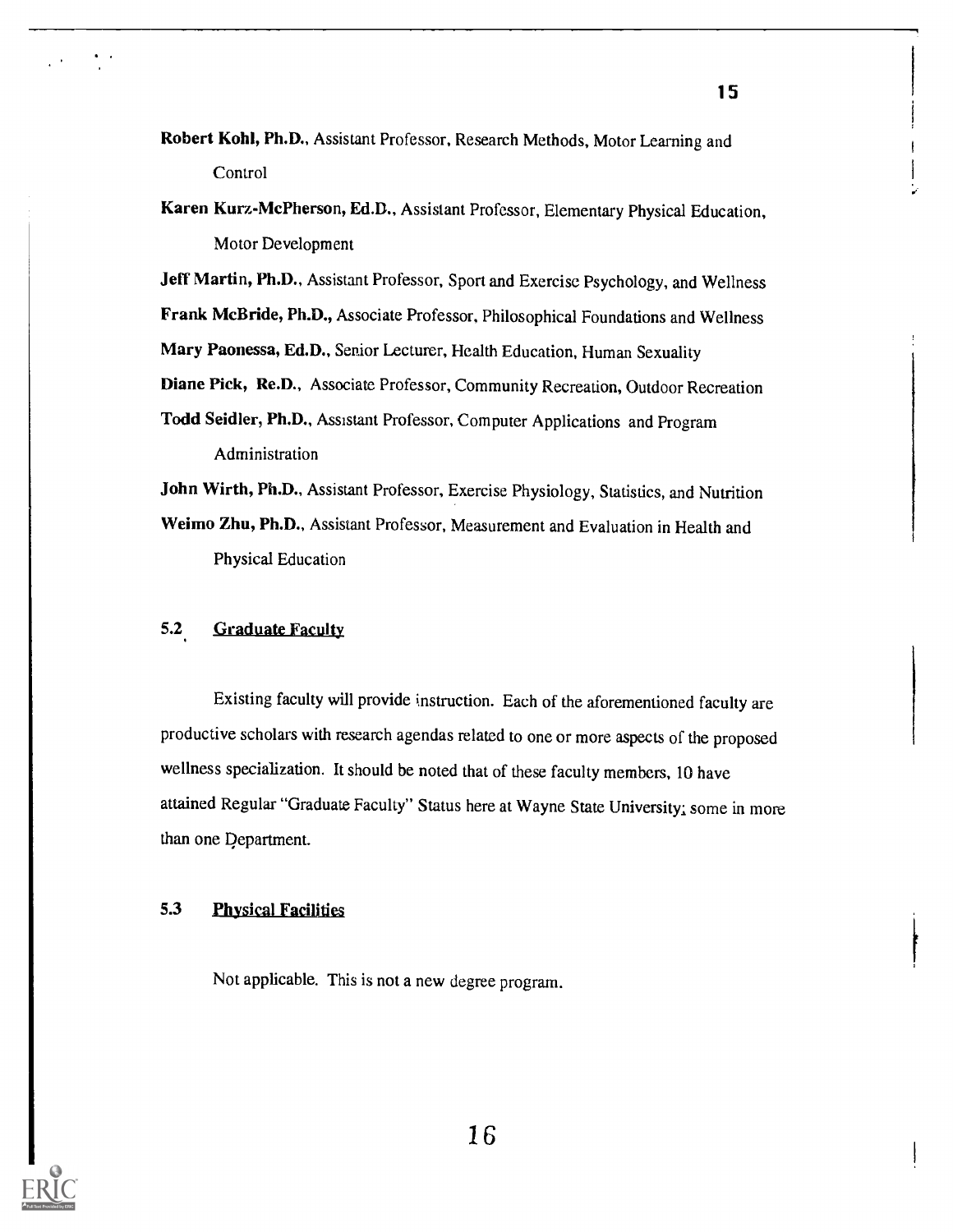# 5.4 Library Support

As per existing programs.

# 5.5 Planning

The program is consistent with the Year 2000 National Disease Prevention and Health Promotion Objectives (U.S. Department of Health and Human Services, Public Health Service, 1992), Wayne State University's vision statement and urban mission, and the Division of Health, Physical Education, and Recreation's priority areas.

# 5.6 'Interdisciplinary Aspects

Wellness research is, by definition, multidisciplinary. As already noted, some of the elective coursework within the proposed specialization will come from Departments outside the Division of Health, Physical Education, and Recreation.

#### 6.0 Program Costa

The preliminary budget plans for the Division of Health, Physical Education, and Recreation have encompassed costs associated with this program specialization. Planning will continue in the area of facility development. Most new programs involve some start-up costs and these have been taken into consideration.

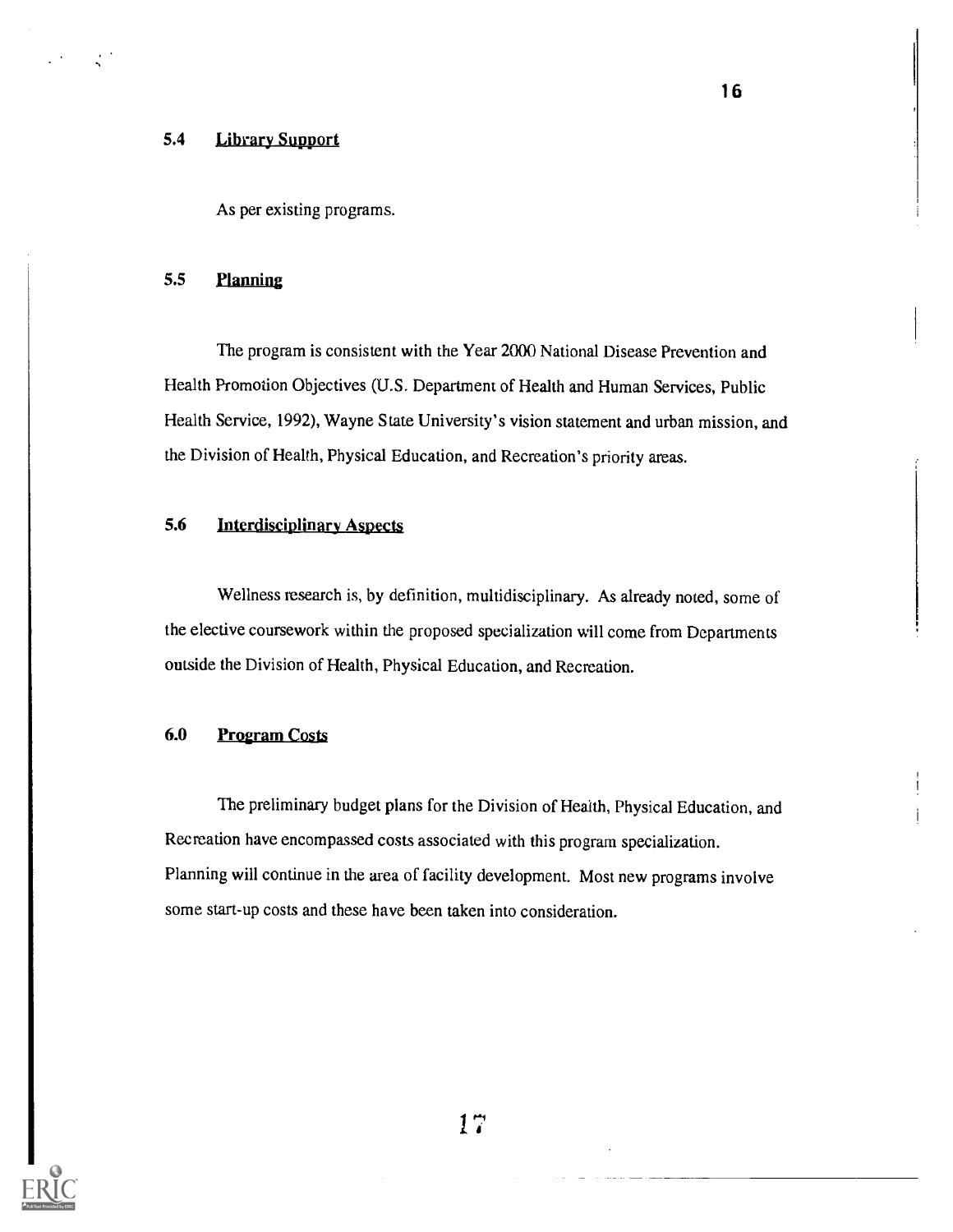# 6.1 Expenditures

Not applicable. This is not a new degree program.

# 6.2 Revenue

Not applicable. This is not a new degree program.

# 6.3 Student Financial Aid

Per existing mechanisms within the Division, College, and University.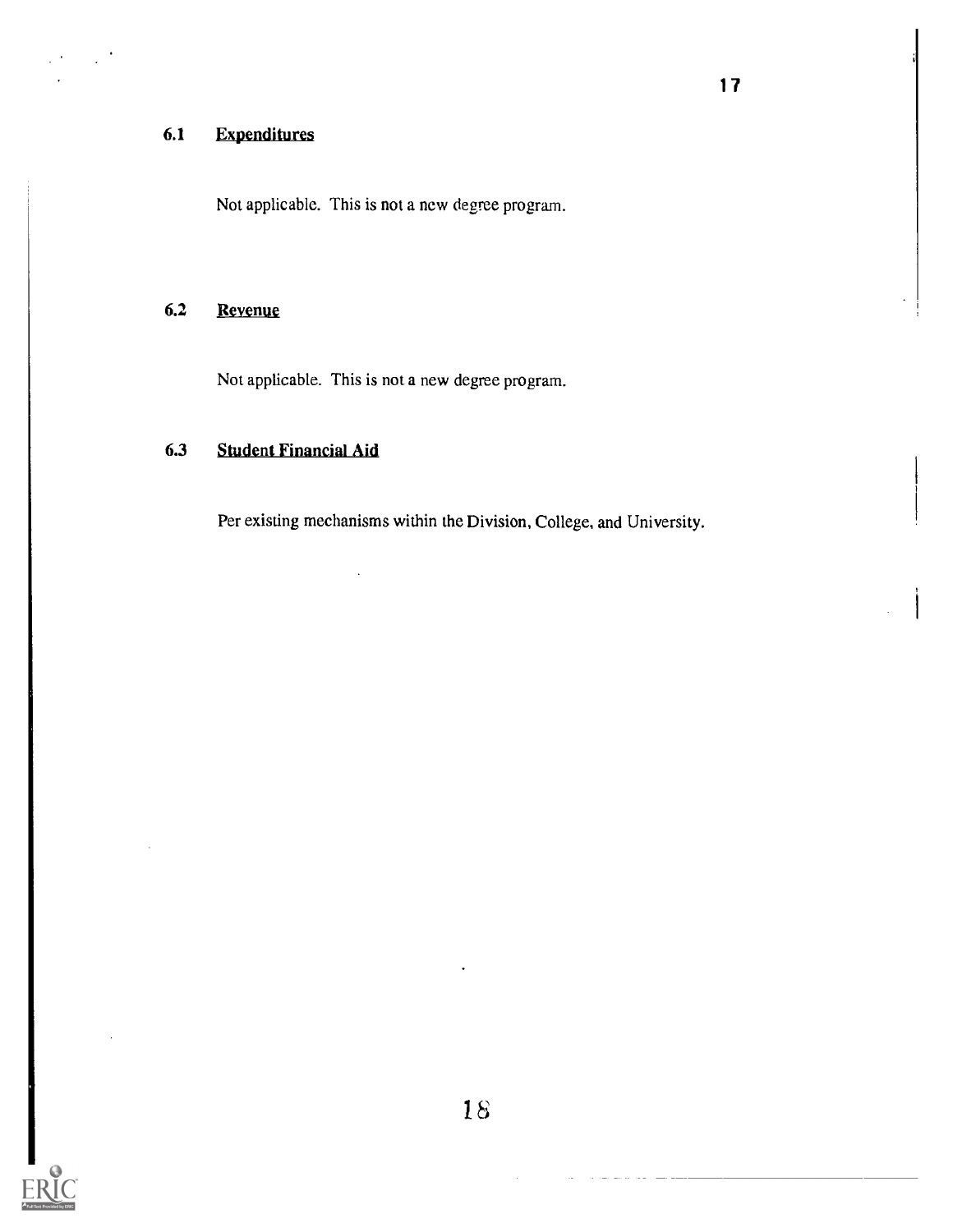#### References

American College of Sports Medicine. (1991). Guidelines for exercise testing and prescription (4th ed.). Philadelphia: Lea & Febiga.

 $\sim 10^{-4}$ 

- Bryant, J., Pierce, W., Zakrajsez, D., Passmore, B., Swanson, R., Conn, J., & Mawson, M. (1992). Academic preparation and academic consumer results and recommendations: A review. Paper presented at the American Alliance for Health, Physical Education, Recreation, and Dance National Convention, Washington, D.C.
- Fletcher, G.F., Blair, S.N., Blumenthal, J., Caspersen, C., Chaitman, B., Epstein, S., Falls, H., Froelicher, E. S. S., Froelicher, V. F., & Pina, I. L. (1992). Benefits and recommendations for physical activity programs for all Americans: A statement for health professionals by the committee on exercise and cardiac rehabilitation of the council on clinical cardiology, American Heart Association. Circulation,  $86, 340-344$ .
- Hahn, R. A., Teutsch, S.M., Rothenberg, R. B., & Marks, J. S. (1990). Excess deaths from nine chronic diseases in the United States, 1986. Journal of the American Medical Association, 264, 2654-2659.
- Hill, C. E., & Fisher, S. P. (1992). Professional preparation in health promotion. Journal of Physical Education. Recreation. and Dance, 63(9), 58-62.
- Schmottloch, R. N., Warren, R. M., & Sheller, D. (1993). The national wellness information resource center directory (vol. 4). Muncie, IN: Institute for Wellness.

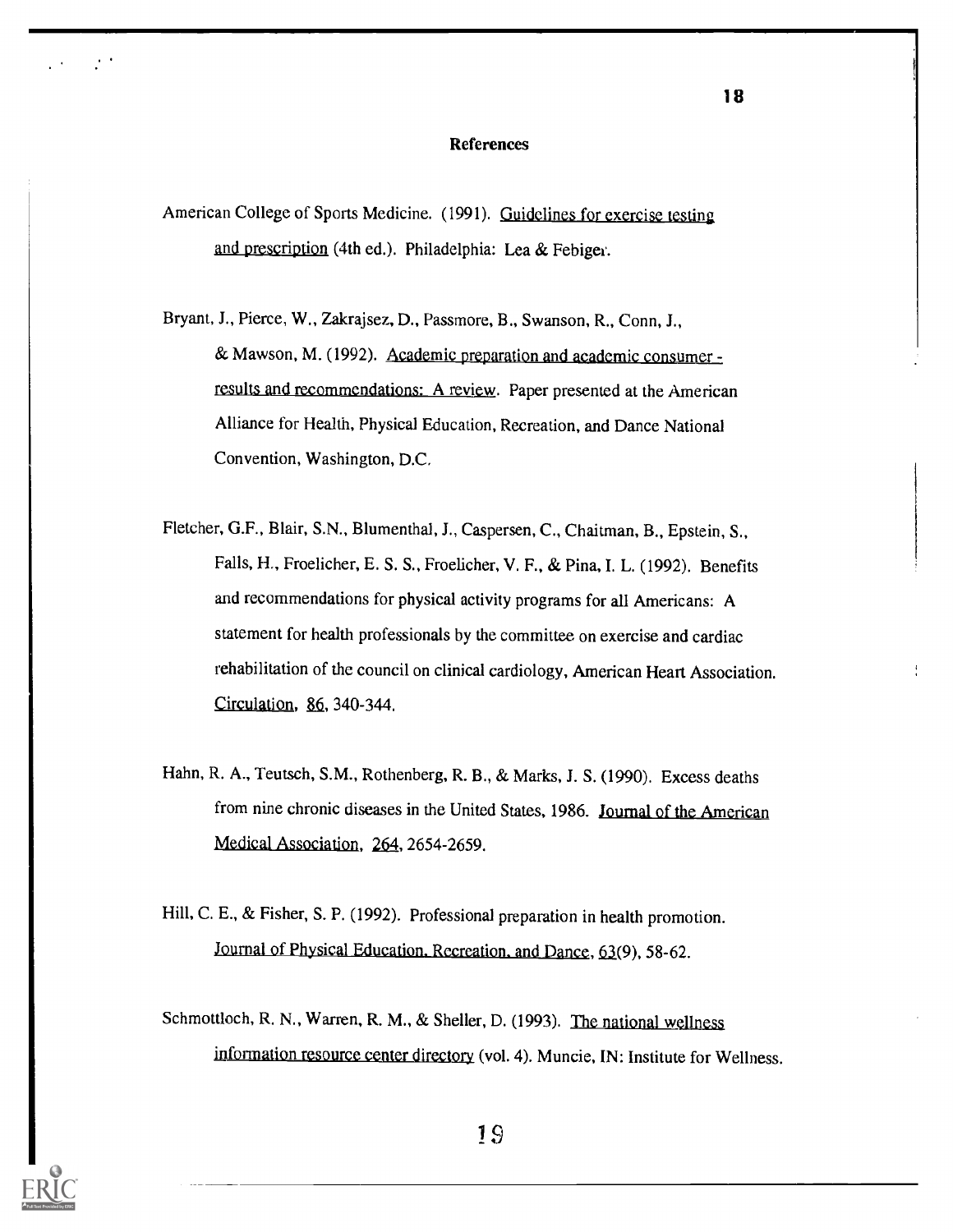U.S. Department of Health and Human Services, Public Health Services. (1992). Healthy people 2000: National health promotion and disease prevention objectives. Boston: Jones and Bartlett.

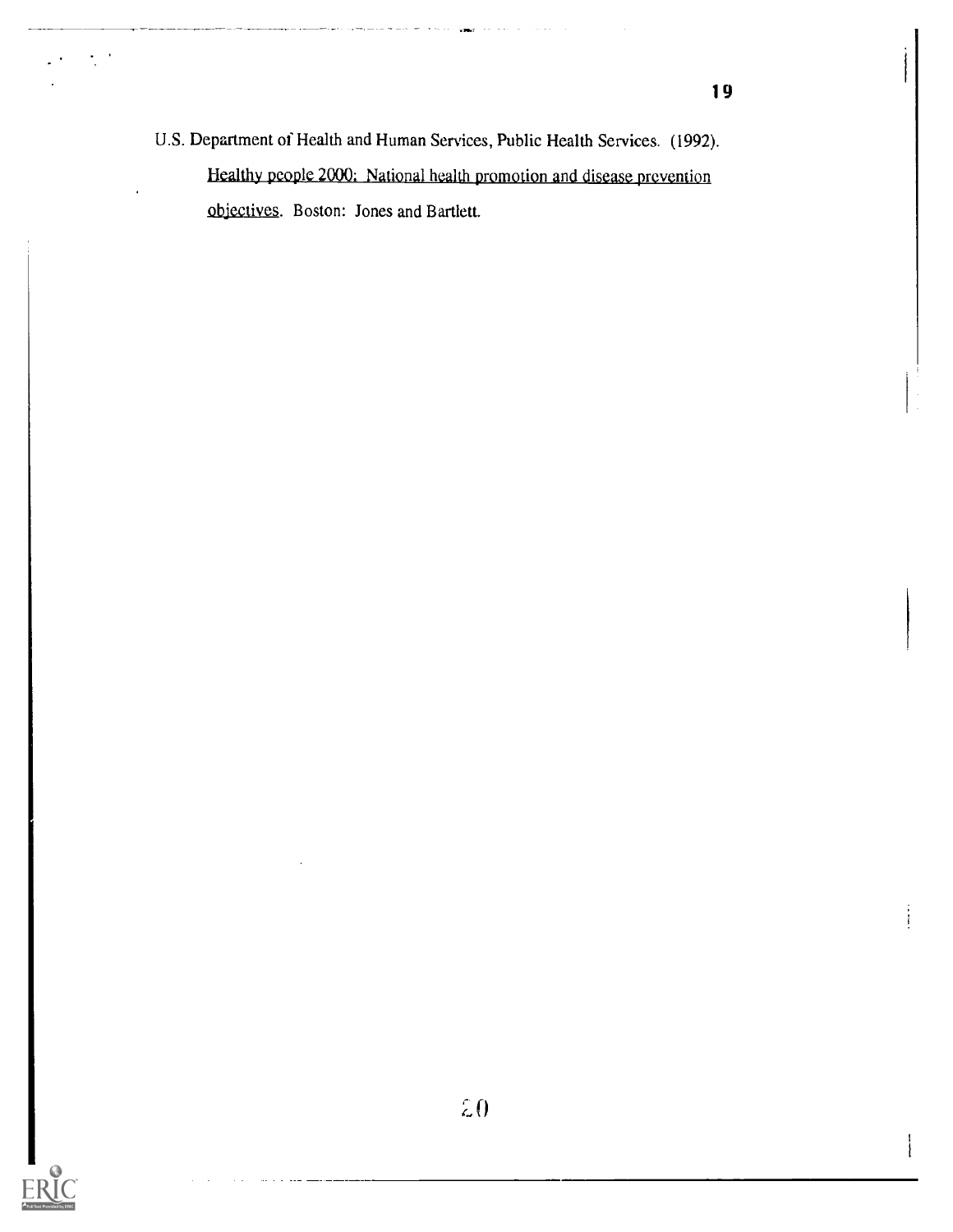APPENDIX A

20

CURRICULUM



 $\omega_{\rm{eff}}=2.2$